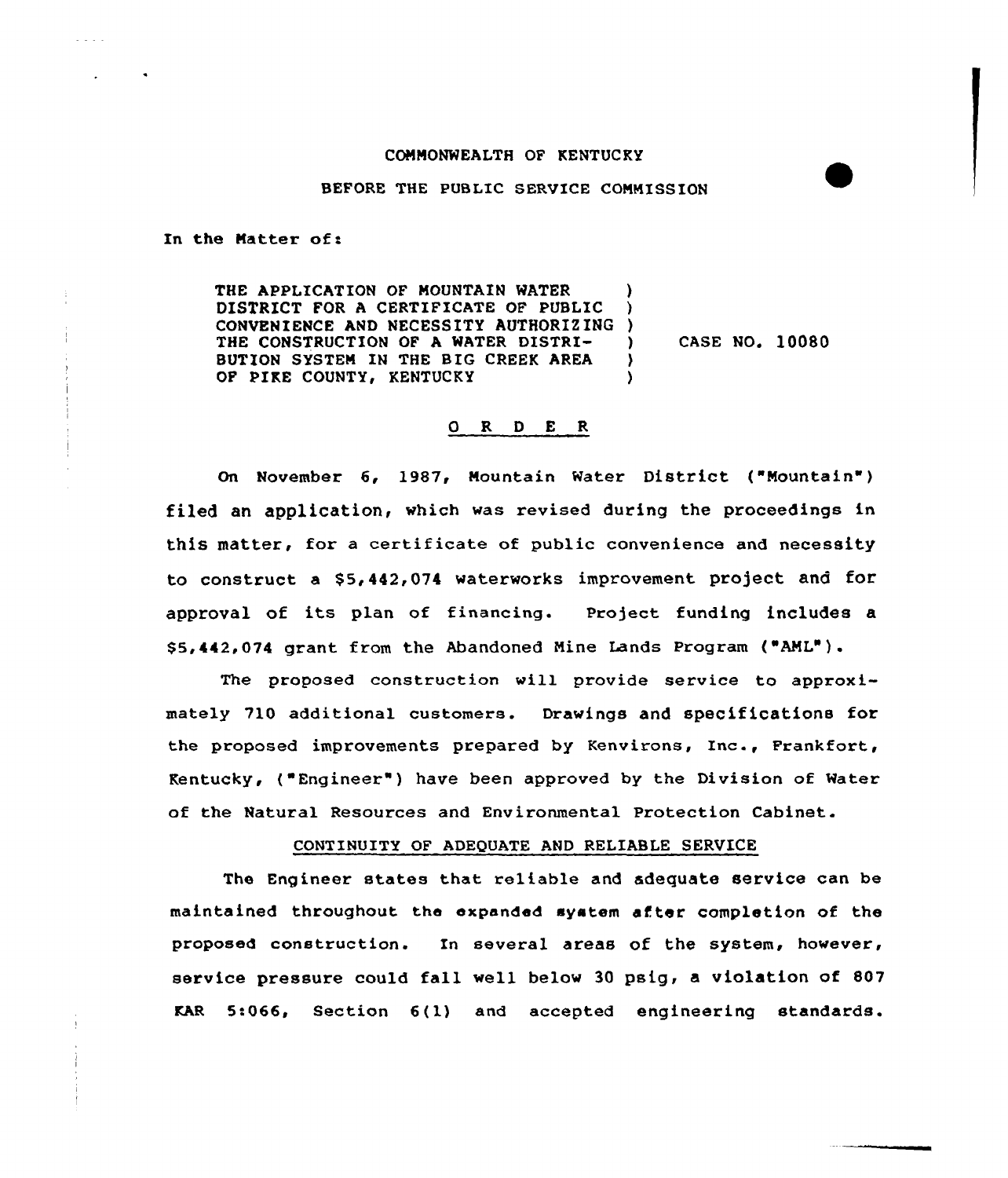Also, in several areas, service pressure could exceed 150 psig, a violation of 807 KAR 5:066, Section 6(1) and accepted engineering standards.

The Commission reminds Mountain of its obligation to provide adequate and reliable service to all of its customers. Mountain should monitor the adequacy of the expanded water distribution system after construction. If the level of service is inadequate or declining, or the pressure to any customer is outside the requirements of 807 KAR 5:066, Section 6(1), Mountain should take immediate action to maintain a level of service which conforms with Commission regulations.

# FIRE HYDRANT INSTALLATION

Mountain proposes to install 61 conventional fire hydrants as part of this construction project. These fire hydrants are not intended to be used for fire protection, but would serve as flush valves. The installation of these fire hydrants, however, does not comply with Standard 24 of the National Pire Protection Association as adopted by 815 KAR 10:020 or the "Recommended Standards for Water Works" of the Great Lakes-Upper Mississippi River Board of Sanitary Engineers as adopted by 401 KAR 6:200. The Recommended Standards for Water Morks expressly states that fire hydrants shall not be connected to water mains which are not designed to carry fire-flows.

The Commission in good conscience cannot approve the installation of conventiona1 fire hydrants which would be contrary to state regulations and accepted engineering standards. Other water system equipment can be used for the purposes which the fire

 $-2-$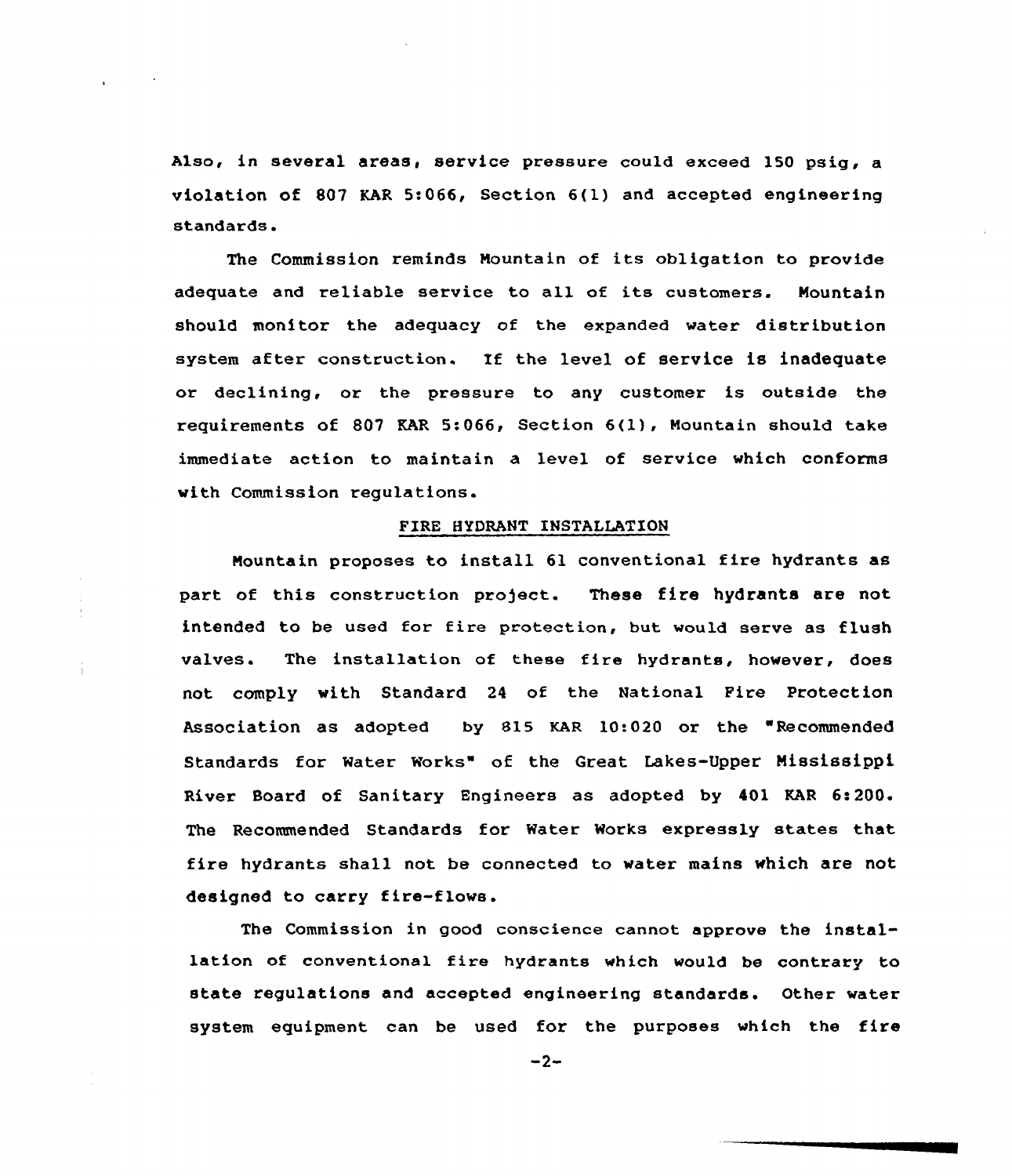hydrants were intended. Furthermore, the installation of conventional fire hydrants may mislead Nountain's customers into believing that the water distribution system is capable of providing adequate and reliable volumes of water for fire protection purposes. Under these circumstances the proposed conventional fire hydrants should not be installed.

## FINDINGS AND ORDERS

The Commission, after consideration of the evidence of record and being advised, is of the opinion and finds thats

1. With the appropriate monitoring of service system-vide, and the deletion of the proposed conventional fire hydrants, public convenience and necessity require the construction proposed in Nountain's application. <sup>A</sup> certificate of public convenience and necessity should be granted.

2. The proposed construction consists of approximately 71.6 miles of 10-, 8-, 6-, 4-, and 3-inch diameter pipelines, <sup>6</sup> booster pumping stations, 9 storage tanks, 710 residential service connections, and related appurtenances. The low bids totaled \$4,841,505. After allowances are made for fees, contingencies and other indirect costs, the proposed construction will require \$ 5.442.074.

 $3.$ Mountain should monitor the adequacy of the expanded water distribution system after construction. If the level of service is inadequate or declining, or the pressure to any customer is outside the requirements of 807 KAR 5!066, Section 6(lj, Mountain should take immediate action to maintain the level of service in conformance with the regulations of the Commission.

 $-3-$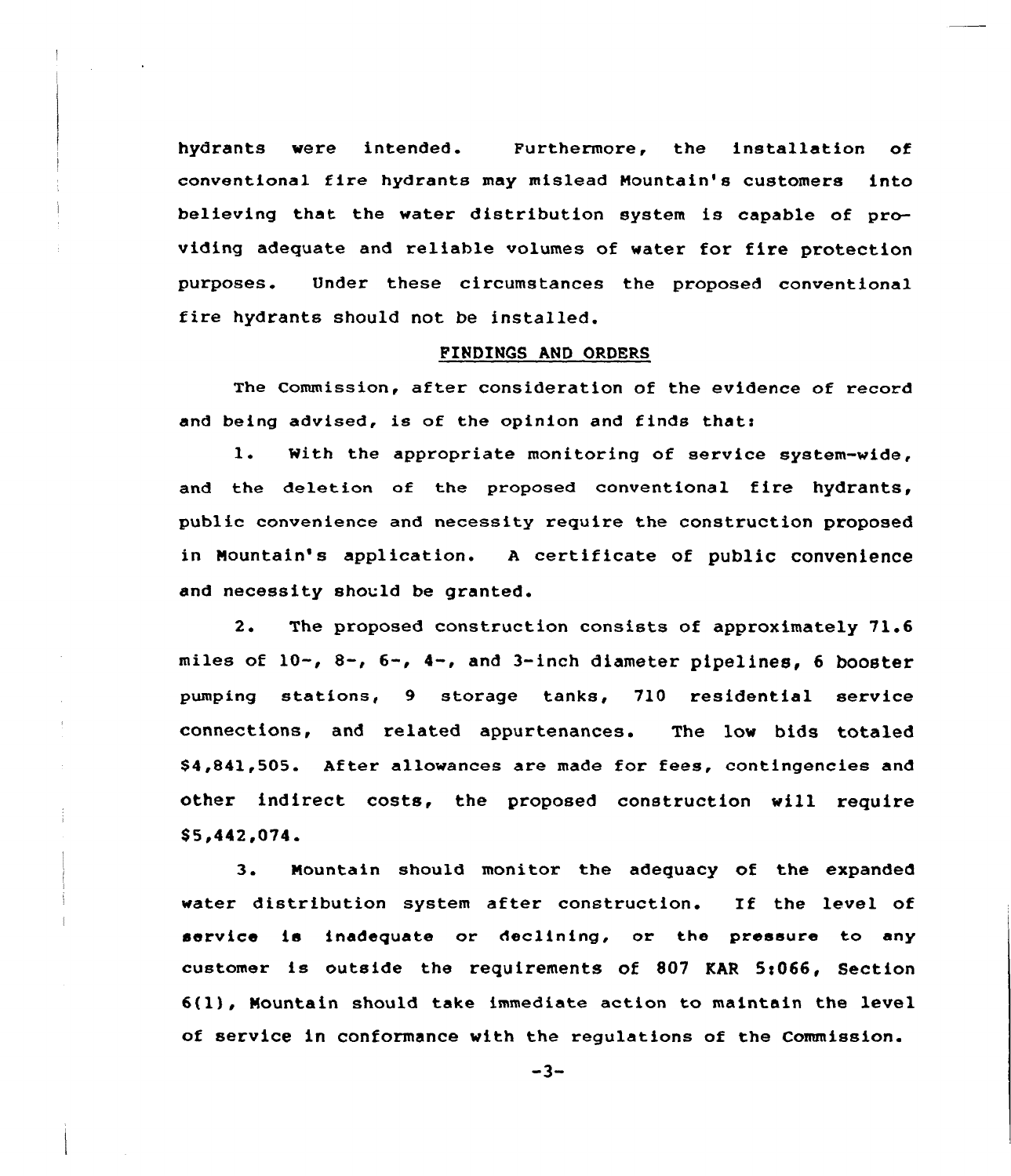4. Mountain should obtain approval from the Commission prior to performing any additional construction not expressly certificated by this Order.

5. Any deviations from the construction herein approved which could adversely affect service to any customer should be done only with the prior approval of the Commission.

6. Mountain should furnish proof of the total cost of this project including the cost of construction and all other capitalized costs (engineering, legal, administrative, etc.) within <sup>60</sup> days of the date that construction is substantially completed. Said construction costs should be classified into appropriate plant accounts in accordance with the Uniform System of Accounts for Water Utilities prescribed by the Commission.

7. Mountain's contract with its Engineer should require the provision of full-time resident inspection under the general supervision of a professional engineer with a Kentucky registration in civil or mechanical engineering, to ensure that the construction work is done in accordance with the contract drawings and specifications and in conformance with the best practices of the construction trades involved in the pro)ect.

8. Mountain should require the Engineer to furnish within 60 days of the date of substantial completion of this construction a copy of the "as-built" drawings and <sup>a</sup> signed statement that the construction has been satisfactorily completed in accordance with the contract plans and specifications.

9. The financing plan proposed by Mountain is for lawful ob5ects within its corporate purpose, is necessary and appropriate

 $-4-$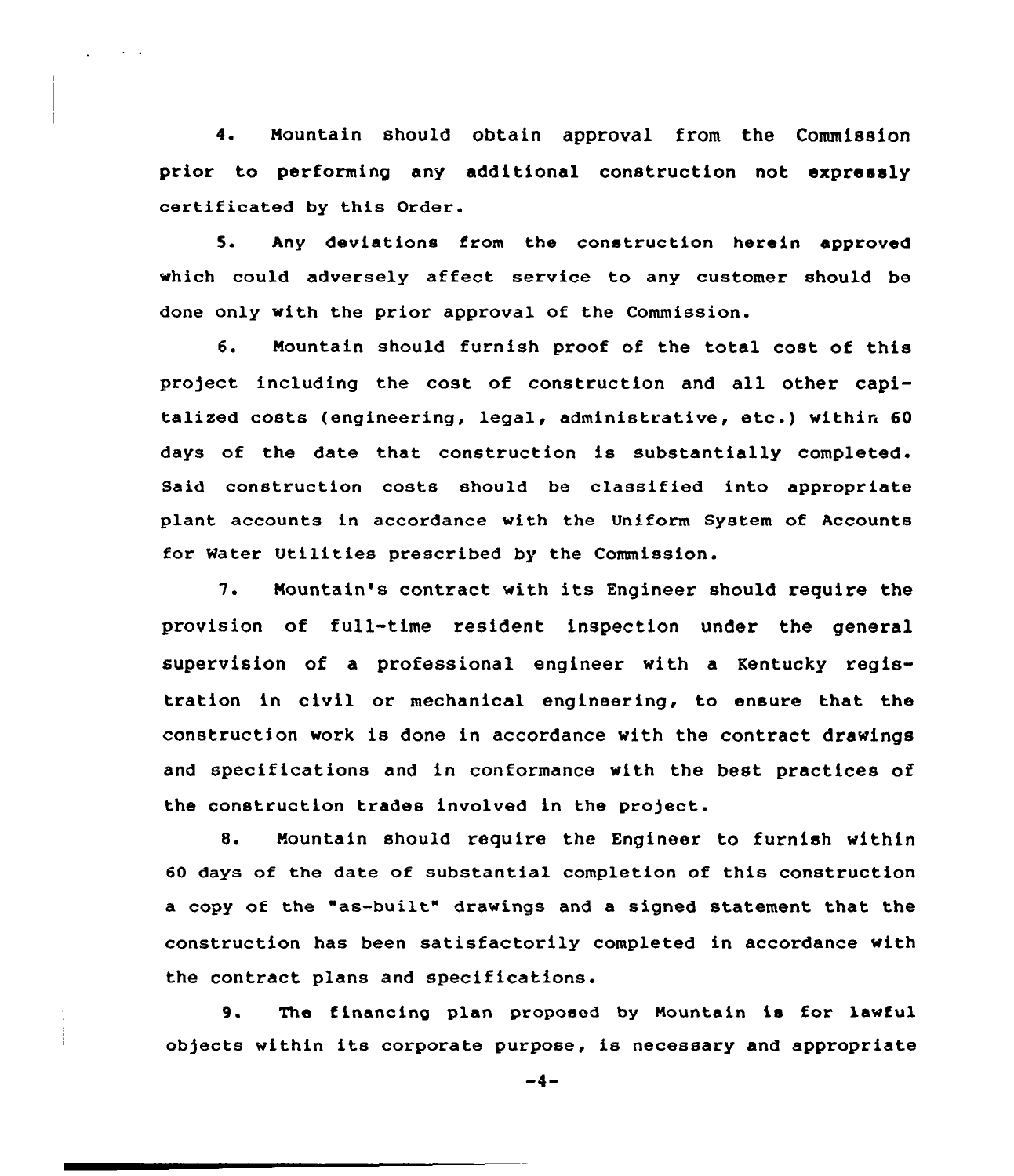for and consistent with the proper performance of its service to the public and will not impair its ability to perform these services. The financing plan is reasonably necessary and appropriate for such purposes and should, therefore, be approved.

IT IS THEREFORE ORDERED that:

1. Nountain be and it hereby is granted <sup>a</sup> certificate of public convenience and necessity to proceed with the proposed construction project as set forth in the drawings and specifications of record herein on the condition that service levels be monitored, corrective action taken in accordance with Finding Number l and Finding Number 3 of this Order, and that the proposed conventional fire hydrants be deleted.

2. Mountain's financing plan consisting of \$5,442,074 AML grant and it hereby is approved.

3. Nountain shall comply with all matters set out in Findings <sup>3</sup> through <sup>8</sup> as if the same were individually so ordered.

Nothing contained herein shall be deemed a warranty or finding of value of securities or financing authorized herein on the part of the Commonwealth of Kentucky, or any agency thereof.

 $-5-$